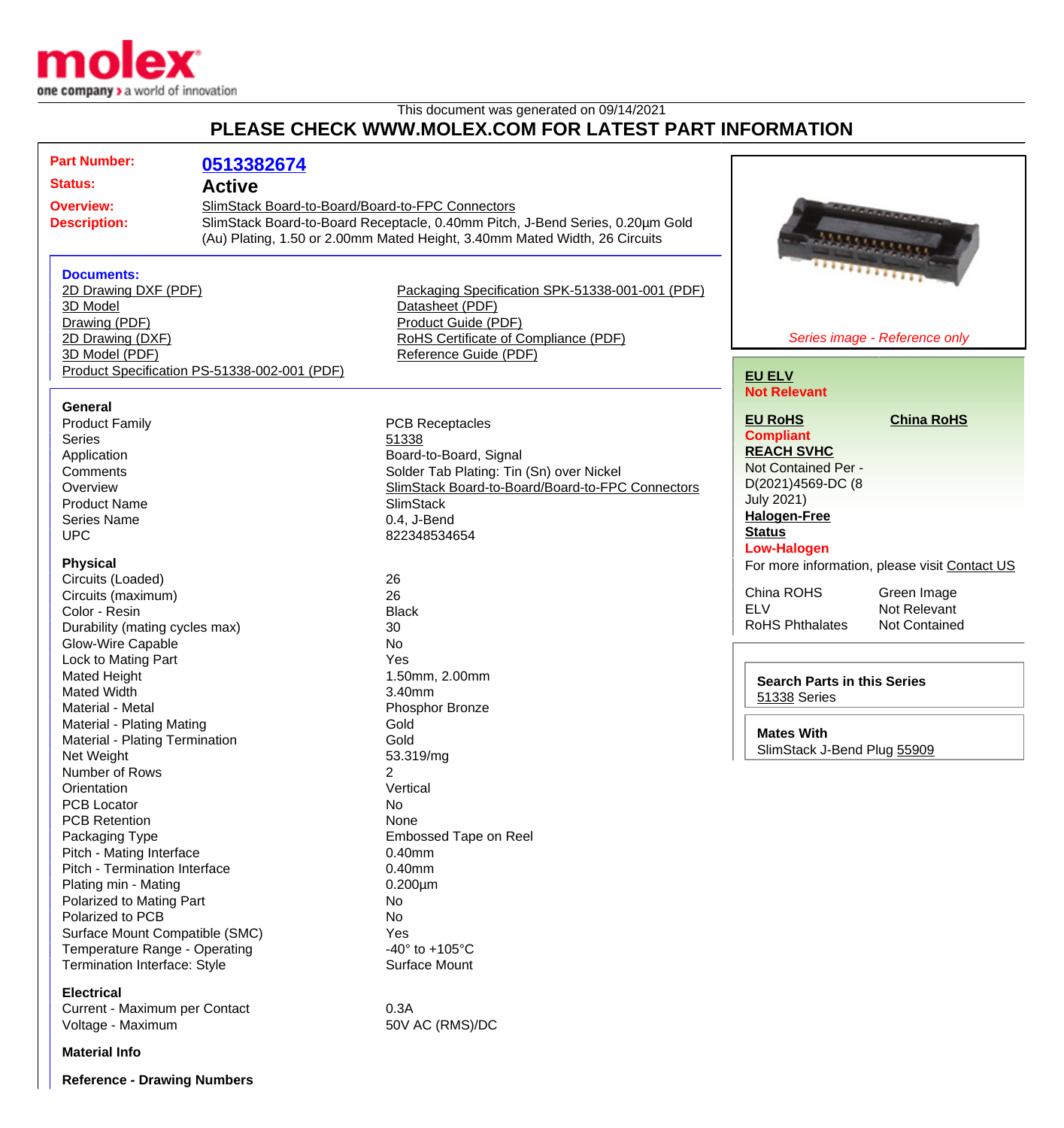Sales Drawing Sales Drawing SD-51338-003-001, SD-51338-004-001

This document was generated on 09/14/2021

## **PLEASE CHECK WWW.MOLEX.COM FOR LATEST PART INFORMATION**